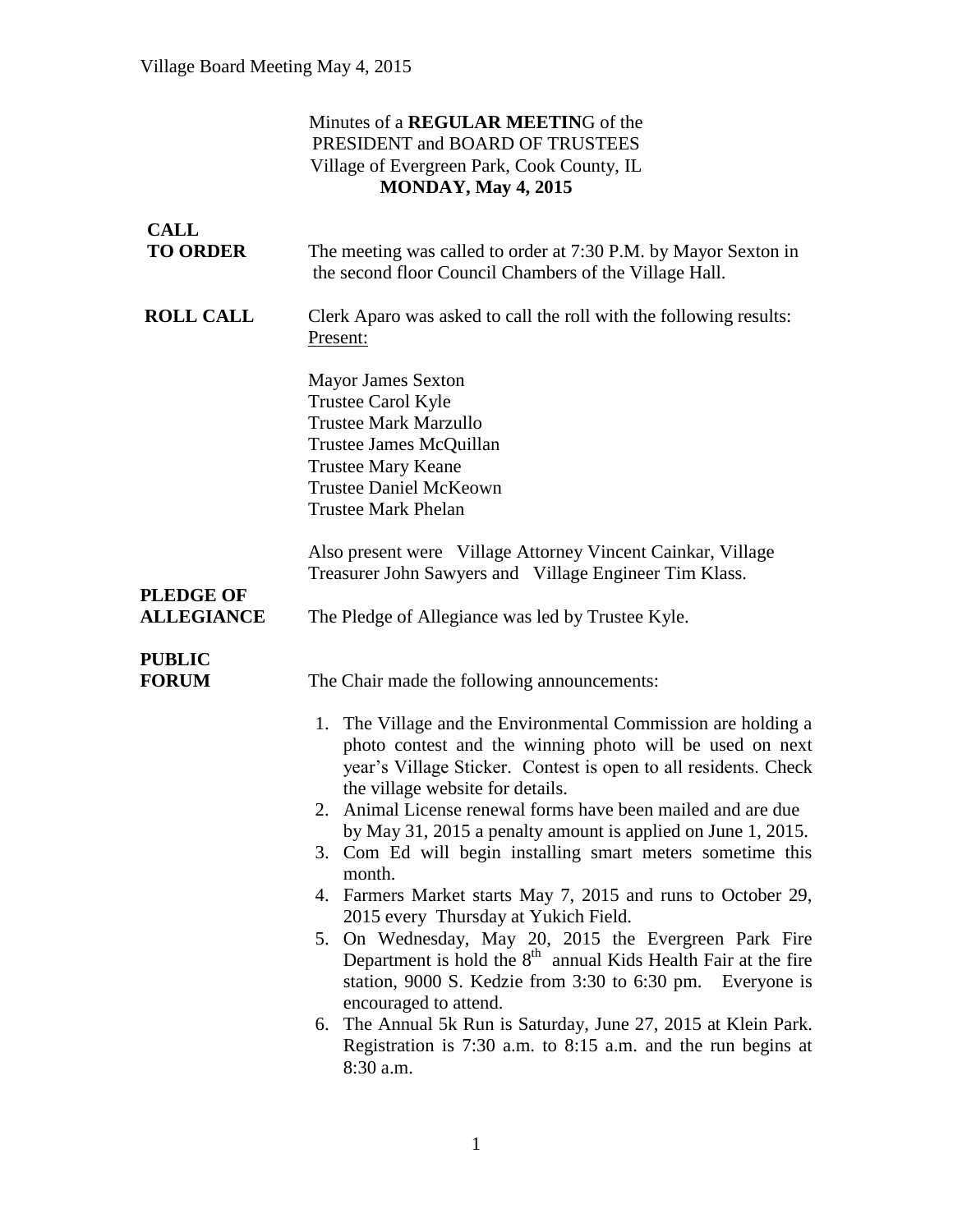|                                                     | 7. The 27th Annual Day in the Park is Saturday, June 27, 2015,<br>11:30 a.m. $-9:00$ pm at the Community Center.<br>8. The 47 <sup>th</sup> Annual Independence Day Parade is Thursday, July<br>2, 2015 at 6:30 p.m. Fireworks at dusk at Duffy Park $92nd$ and<br>Millard.<br>9. Thanks to Commissioner John Daley & Stanley Moore for the<br>recent \$250,000.00 in CDBG funds for the Village of<br>Evergreen Park.                                                                                                                                               |
|-----------------------------------------------------|----------------------------------------------------------------------------------------------------------------------------------------------------------------------------------------------------------------------------------------------------------------------------------------------------------------------------------------------------------------------------------------------------------------------------------------------------------------------------------------------------------------------------------------------------------------------|
| <b>OPEN</b><br><b>PUBLIC</b>                        | Mr. Mike Burke of 9600 Harding, questioned the future of the<br>vacant property at 9600 S. Pulaski. The Chair answered the<br>property was purchased three (3) years ago and needs remediation<br>per the Illinois Environmental Protection Agency. IEPA is working<br>with the new owners and the Village on remediation. The clean-<br>up is involved. He noted when the Village bought the old Spee's<br>at 95 <sup>th</sup> & Ridgeway and paved over for a parking lot the clean-up<br>was less involved.                                                       |
| <b>REGULAR</b><br><b>AGENDA</b>                     | Motion by Trustee Phelan second by Trustee McKeown, to waive<br>reading of the minutes of the April 20, 2015 Regular Meeting of<br>the President and Board of Trustees and approved as presented was<br>passed by unanimous voice vote and so ordered by the Chair.                                                                                                                                                                                                                                                                                                  |
| <b>RESOLUTION</b><br>NO. 13-2015                    | Motion by Trustee McQuillan second by Trustee Kyle, to approve<br>Resolution NO. 13-2015 with expenditures of the General<br>Corporate Fund of \$341,623.62 and the Sewer and Water Fund of<br>\$ 66,651.41 and the 95 <sup>th</sup> Street TIF Fund, \$ 2,415.47 and the<br>Capital Improvement Fund, \$ 17,204.88 and the Self Insurance<br>Fund, \$2,770.00 for a total of \$430,665.38. Upon roll call, voting<br>YES: Trustees Kyle, Marzullo, McQuillan, Keane, McKeown, and<br>Phelan; voting NO: NONE. The motion was passed and so<br>ordered by the Chair. |
| <b>WATER</b><br><b>COLLECTOR'S</b><br><b>REPORT</b> | Motion by Trustee Marzullo second by Trustee Phelan, to accept<br>for file and information the Waters Collector's report for April<br>2015 in the amount \$665,171.82. The motion was passed by<br>unanimous voice vote and so ordered by the Chair.                                                                                                                                                                                                                                                                                                                 |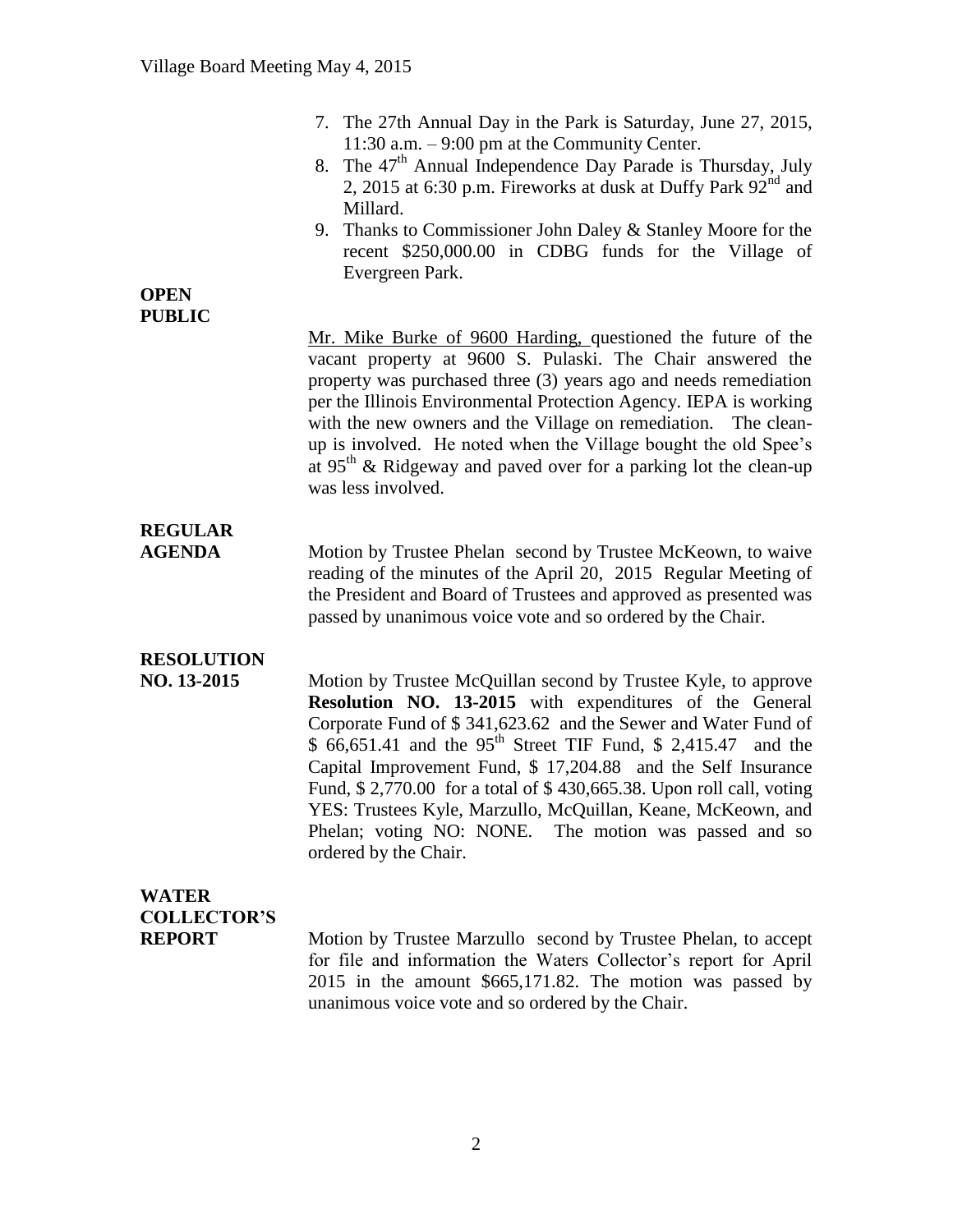#### **VILLAGE COLLECTOR'S REPORT**

Motion by Trustee McKeown second by Trustee Kyle to accept for file and information the Village Collector's report for April 2015 in the amount of \$ 1,466,751.03. The motion was passed by unanimous voice vote and so ordered by the Chair.

# **BUSINESS**

**CERTIFICATES** Motion by Trustee Phelan second by Trustee McQuillan to accept the application for Business Regulation Certificate for **Pristine**  Pets by Gretchen located at 3356 W. 95<sup>th</sup> Street, Evergreen Park, Illinois. The Chair noted the owner is a Village resident and certified. Upon roll call, voting YES: Trustees Marzullo, McQuillan, Keane, McKeown, Phelan and Kyle; voting NO: NONE. The motion was passed and so ordered by the Chair.

> Motion by Trustee Marzullo second by Trustee Kean to accept the application for Business Regulation Certificate for **Diabetes and Endocrine Care** located at 2955 W. 95th Street, Evergreen Park, Illinois. Upon roll call, voting YES: Trustees McQuillan, Keane, McKeown, Phelan, Kyle and Marzullo; voting NO: NONE. The motion was passed and so ordered by the Chair.

# **ORDINANCE**

**NO. 6-2015** Motion by Trustee Phelan second by Trustee Kyle to approve **ORDINANCE NO. 6-2015**, "AN ORDINANCE AMENDING CHAPTER 13, MOTOR VEHICLES AND TRAFFIC, ARTICLE 1, IN GENERAL, SECTION 13-4, APPLICATION OF CHAPTER TO AUTHORIZED EMERGENCY VEHICLES OF THE EVERGREEN PARK MUNICIPAL CODE." Fire Chief Kleinhaus explained this allows Police and Fire ATV's to be used on Village streets. Upon roll call, voting YES: Trustees Keane, McKeown, Phelan, Kyle, Marzullo and McQuillan; voting NO: NONE. The motion was passed and so ordered by the Chair.

## **ORDINANCE**

**NO. 7-2015** Motion by Trustee McKeown second by Trustee McQuillan to approve **ORDINANCE NO. 7-2015**, "AN ORDINANCE AMENDING SECTION 3-58, FEES AND LIMITATIONS, OF CHAPTER 3, ALCOHOLIC LIQUOR, OF THE EVERGREEN PARK MUNICIPAL CODE." Upon roll call, voting YES: Trustees McKeown, Phelan, Kyle, Marzullo, McQuillan and Keane; voting NO: NONE. The motion was passed and so ordered by the Chair.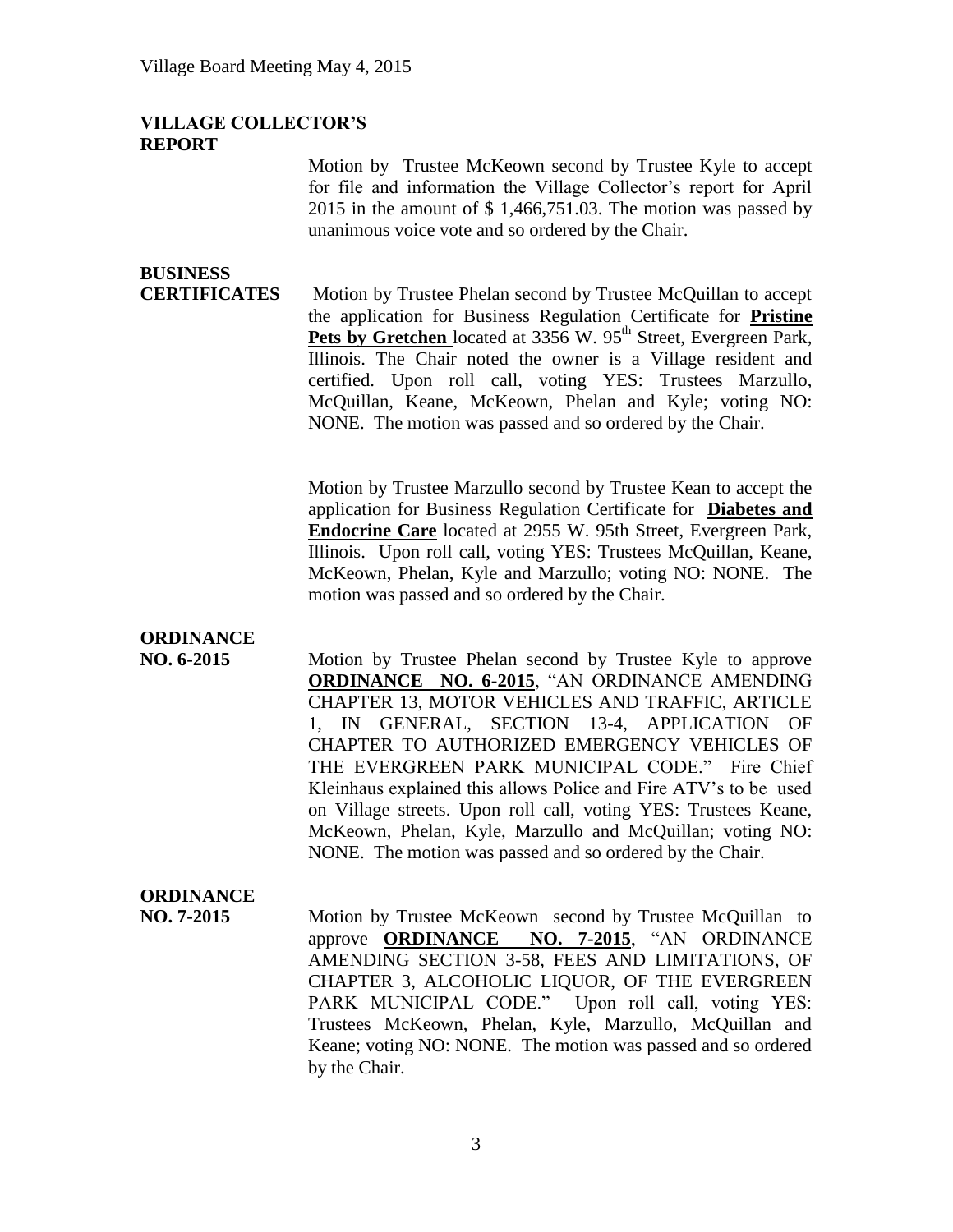### **ORDINANCE**

**NO. 8-2015** Motion by Trustee Phelan second by Trustee McQuillanto approve **ORDINANCE NO. 8-2015, "AN ORDINANCE AMENDING SECTION 5-108, BUILDING PERMIT FEES AND SECTION 5-109, DEMOLITION PERMIT FEES OF CHAPTER, BUILDING AND BUILDING REGULATIONS, OF THE EVERGREEN PARK MUNICIPAL CODE."** Upon roll call, voting YES: Trustees Phelan, Kyle, Marzullo, McQuillan, Keane and McKeown; voting NO: NONE. The motion was passed and so ordered by the Chair.

### **ORDINANCE**

**NO. 9-2015** Motion by Trustee Marzullo second by Trustee Phelan to approve **ORDINANCE NO. 9-2015, "AN ORDINANCE ESTABLISHING PERMIT FEES WITH RESPECT TO THE RENOVATION OF THE LITTLE COMPANY OF MARY HOSPITAL AND HEALTH CARE CENTERS OF THE PAVILION BUILDING PROJECTS IN THE VILLAGE OF EVERGREEN PARK."** Upon roll call, voting YES: Trustees, Kyle, Marzullo, McQuillan, Keane, McKeown and Phelan; voting NO: NONE. The motion was passed and so ordered by the Chair.

## **POLICE DEPT.**

**VACANCY** Motion by Trustee McQuillan second by Trustee Keane to approve the request from Police Chief Saunders to declare vacancies in the positions of (1) Lieutenant, (1) Sergeant and (1) Patrol Officer. Upon roll call, voting YES: Trustees, Marzullo, McQuillan, Keane, McKeown, Phelan and Kyle; voting NO: NONE. The motion was passed and so ordered by the Chair.

## **POLICE DEPT.**

**SGT. PROMOTION** Motion by Trustee Marzullo second by Trustee Kyle to approve Police Chief Saunders' request to promote Abel Salazar to the position of Sergeant. The Chair introduced Sgt. Abel Salazar, his wife and his parents, his brother Michael, a Marine and his grandmother from the audience and commended him on his promotion. The audience and the Board applauded his accomplishment.

#### **PROCLAMATIONS**

Motion by Trustee McQuillan second by Trustee Keane to approve the proclamation declaring. "**Proclamation–Declaring "May 17-23, 2015 as EMS (Emergency Medical Services) Week in the Village of Evergreen Park."** Upon roll call, voting YES: Trustees, Keane, McKeown, Phelan, Kyle, Marzullo and McQuillan; voting NO: NONE. The motion was passed and so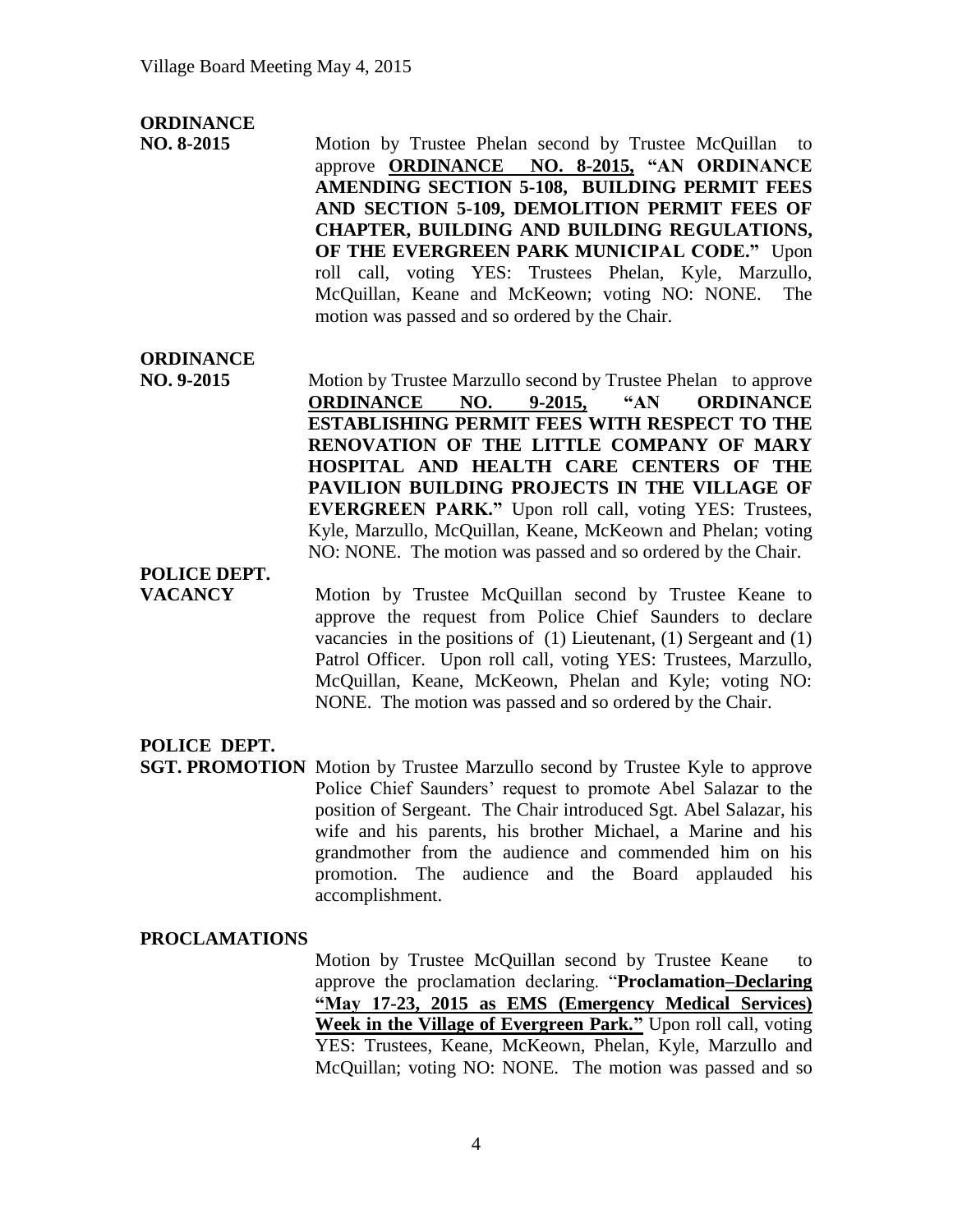ordered by the Chair. The motion was passed by unanimous voice vote and so ordered by the Chair

#### **ANTHONY GALLO PROCLAMATION** Motion by Trustee McQuillan second by Trustee Keane to approve the proclamation honoring resident, **"Anthony "Tony" Gallo On His 13 Years of Service with the Office of Citizens' Services Income Tax Program."** The Clerk read the proclamation honoring Tony Gallo. Tony spear headed the AARP volunteer income tax program in 2002 and is retiring this year. The Chair noted thanked Tony and his wife, Laura adding the volunteers completed over 1,300 returns this year. Mr. Gallo thanked everyone and presented a check from the Income Tax Volunteers in the amount of \$2,000 to be used for the Evergreen Park minibus. The audience and the Board gave him a standing ovation. The motion was passed by unanimous voice vote and so ordered by the Chair.

### **HOLY REDEEMER PARISH CARNIVAL**

Motion by Trustee McKeown second by Trustee Keane to approve the request from Holy Redeemer to hold their annual parish carnival / beer garden from Wednesday, June 17 through Sunday, June 21, 2015. Upon roll call, voting YES: Trustees, McKeown, Phelan, Kyle, Marzullo, McQuillan and Keane; voting NO: NONE. The motion was passed and so ordered by the Chair.

# **BIDS**

**DEMO** Motion by Trustee Phelan second by Trustee McQuillan to accept the low bid from Environmental Cleansing Corporation of \$36,443.00 for the demolition of the old church building located at 9544 S. St. Louis Avenue. Upon roll call voting YES: Trustees Phelan, Kyle, Marzullo, McQuillan, Keane and McKeown; voting NO: NONE. The Motion was passed and so ordered by the Chair.

# **2015 TAHOE**

**PW DIRECTOR** Motion by Trustee Kyle second by Trustee McKeown to approve Public Works Director's request to sell one Ford Explorer to Car Max and purchase a 2015 Chevy Tahoe with Police Patrol Package at price of \$ 32,638.00 for the Public Works Director. Mr. Lorenz's vehicle will be passed on to the Deputy Street Director, Gavin Yeaman. Upon roll call voting YES: Trustees Kyle, Marzullo, McQuillan, Keane, McKeown and Phelan; voting NO: NONE. The Motion was passed and so ordered by the Chair.